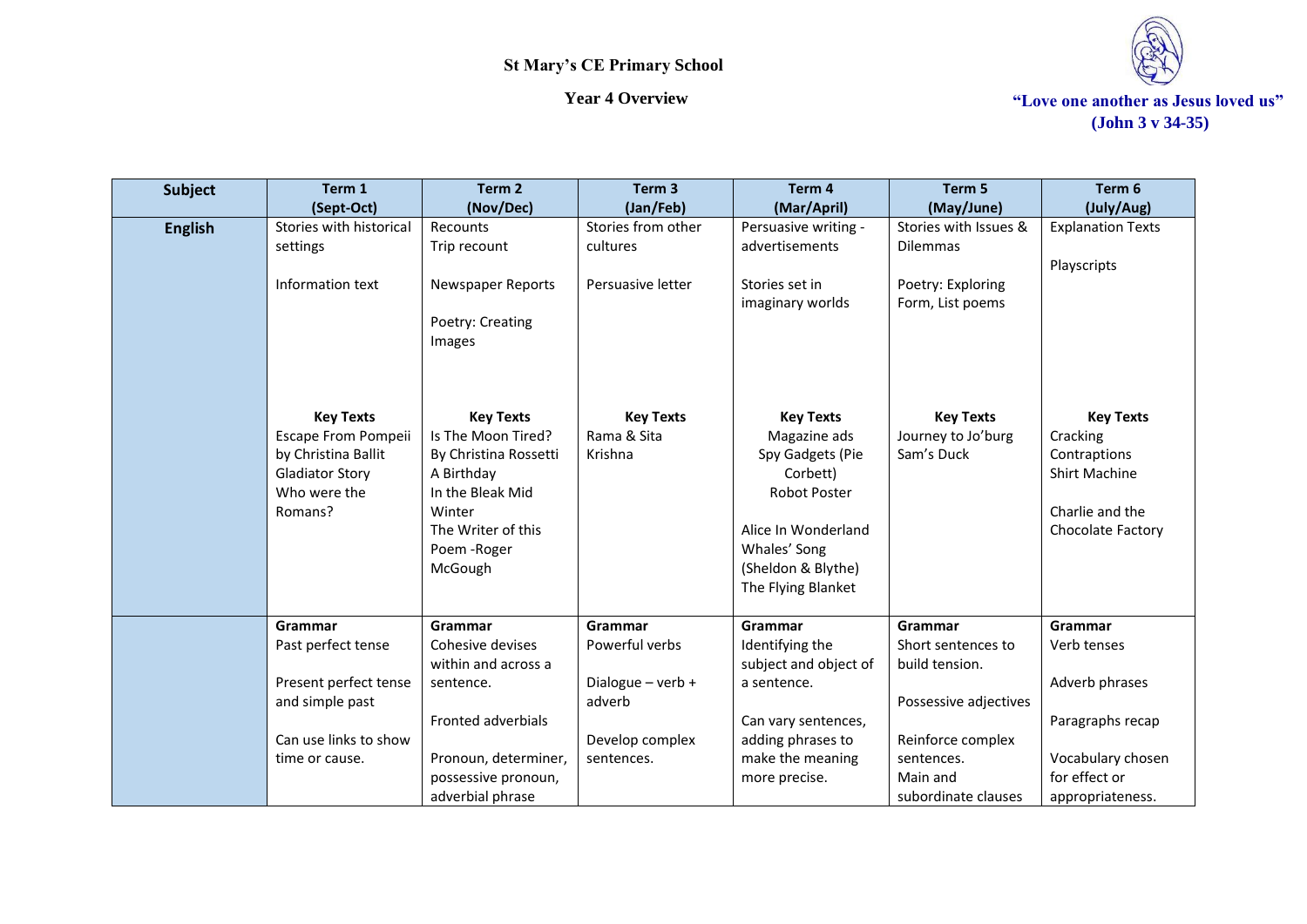

| Identify a noun and     | Secure use of           | Sentences $-$          | Sentences -Drop in     |                      | Reinforce all Year 4 |
|-------------------------|-------------------------|------------------------|------------------------|----------------------|----------------------|
| types of noun           | compound sentences.     | repetition to          | the ing clause         | Reinforce all Year 4 | writing targets      |
| including noun          |                         | persuade               |                        | writing targets      |                      |
| phrases.                | Main and                |                        | Include some detail/   |                      |                      |
|                         | subordinate clauses.    | Main and               | description of events  |                      |                      |
| Noun phrases            |                         | subordinate clauses.   | or ideas which have    |                      |                      |
| expanded by the         | <b>Standard English</b> |                        | been expanded          |                      |                      |
| addition of modifying   | forms for Verb          |                        | through vocabulary     |                      |                      |
| adjectives              | inflections             |                        | (simple adjectives) or |                      |                      |
|                         |                         |                        | explanation.           |                      |                      |
| Prepositional phrases   |                         |                        |                        |                      |                      |
|                         |                         |                        | Plural and possessive  |                      |                      |
| Paragraphs to           |                         |                        | S                      |                      |                      |
| organise each part of   |                         |                        |                        |                      |                      |
| a story                 |                         |                        | Vocabulary chosen      |                      |                      |
|                         |                         |                        | for effect or          |                      |                      |
| Using pronouns,         |                         |                        | appropriateness.       |                      |                      |
| nouns and               |                         |                        |                        |                      |                      |
| determiners-to          |                         |                        |                        |                      |                      |
| introduce the noun      |                         |                        |                        |                      |                      |
|                         |                         |                        |                        |                      |                      |
| Revise simple           |                         |                        |                        |                      |                      |
| sentences - subject     |                         |                        |                        |                      |                      |
| and one verb.           |                         |                        |                        |                      |                      |
| <b>Punctuation</b>      | <b>Punctuation</b>      | <b>Punctuation</b>     | Punctuation            | <b>Punctuation</b>   | Punctuation          |
| Revise capital letters, | Use of inverted         | Commas to mark         | Commas to mark         | Singular and Plural  | Use of inverted      |
| full stops,             | commas and other        | clauses and to mark    | clauses and to mark    | possession-          | commas and other     |
| exclamation marks       | punctuation to          | off fronted adverbials | off fronted adverbials | apostrophes          | punctuation to       |
| question marks and      | indicate direct         |                        |                        |                      | indicate direct      |
| commas in lists         | speech.                 |                        | Singular and Plural    |                      | speech               |
| Use of inverted         | Speech marks-Direct     |                        | possession-            |                      | Each new speaker on  |
| commas and other        | speech Commas to        |                        | apostrophes            |                      | a new line. Commas   |
| punctuation to          |                         |                        |                        |                      | between direct       |
|                         |                         |                        |                        |                      |                      |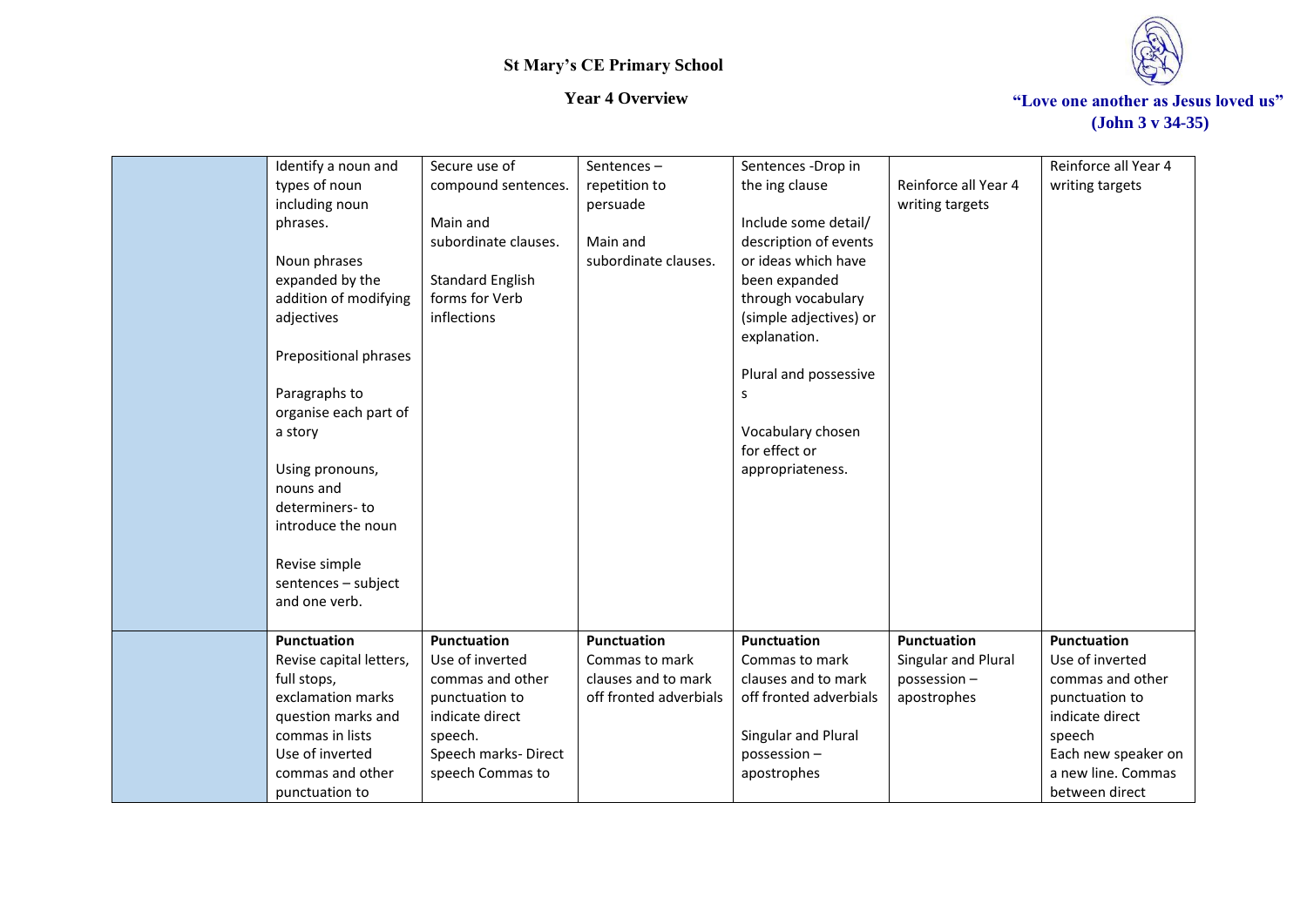

|              | indicate direct<br>speech.                                                        | separate items in a<br>list |                                                  |                                                  |                                                   | speech and reporting<br>clause |
|--------------|-----------------------------------------------------------------------------------|-----------------------------|--------------------------------------------------|--------------------------------------------------|---------------------------------------------------|--------------------------------|
|              | Speech marks-Direct                                                               |                             |                                                  |                                                  |                                                   |                                |
|              | speech Commas to<br>separate items in a                                           |                             |                                                  |                                                  |                                                   |                                |
|              | list                                                                              |                             |                                                  |                                                  |                                                   |                                |
| <b>Maths</b> | Number - Place Value                                                              |                             | Number - Multiplication and Division             |                                                  | <b>Decimals</b>                                   |                                |
|              | Find 1000 more or less than a given number.                                       |                             |                                                  | Recall and use multiplication and division facts | Recognise and write decimal equivalents of        |                                |
|              |                                                                                   |                             | for multiplication tables up to $12 \times 12$ . |                                                  | $\frac{1}{2}$ , $\frac{1}{4}$ and $\frac{3}{4}$ . |                                |
|              | Recognise the place value of each digit in a                                      |                             |                                                  |                                                  |                                                   |                                |
|              | four digit number (thousands, hundreds, tens                                      |                             | Use place value, known and derived facts to      |                                                  | Compare numbers with the same number of           |                                |
|              | and ones)                                                                         |                             | multiply mentally, including: multiplying        |                                                  | decimal places                                    |                                |
|              |                                                                                   |                             | together three numbers.                          |                                                  |                                                   |                                |
|              | Order and compare numbers beyond 1000<br>Identify, represent and estimate numbers |                             | Recognise and use factor pairs and               |                                                  | Round decimals to nearest whole number            |                                |
|              | using different representations.                                                  |                             | commutativity in mental calculations             |                                                  | <b>Measurement-Money</b>                          |                                |
|              |                                                                                   |                             |                                                  |                                                  |                                                   |                                |
|              | Identify, represent and estimate numbers                                          |                             |                                                  | Multiply two-digit and three-digit numbers by    | Estimate, compare and calculate different         |                                |
|              | using different representations                                                   |                             | a one-digit number using formal written          |                                                  | measures, including money in pounds and           |                                |
|              |                                                                                   |                             | layout                                           |                                                  | pence.                                            |                                |
|              | Round any number to the nearest 10, 100 or                                        |                             |                                                  |                                                  |                                                   |                                |
|              | 1000 Solve number and practical problems                                          |                             | Solve problems involving multiplying and         |                                                  | Solve simple measure and money problems           |                                |
|              | that involve all of the above and with                                            |                             | adding, including using the distributive law to  |                                                  | involving fractions and decimals to two           |                                |
|              | increasingly large positive numbers.                                              |                             | multiply two digit numbers by one digit,         |                                                  | decimal places.                                   |                                |
|              |                                                                                   |                             | integer scaling problems and harder              |                                                  |                                                   |                                |
|              | Count backwards through zero to include                                           |                             | correspondence problems such as n objects        |                                                  | Convert between different units of measure        |                                |
|              | negative numbers.                                                                 |                             | are connected to m objects.                      |                                                  | (money).                                          |                                |
|              | Read Roman numerals to 100 (I to C) and                                           |                             | <b>Measurement-Area</b>                          |                                                  | <b>Measurement: Time</b>                          |                                |
|              | know that over time, the numeral system                                           |                             |                                                  | Find the area of rectilinear shapes by counting  | Convert between different units of measure        |                                |
|              | changed to include the concept of zero and                                        |                             | squares.                                         |                                                  | [for example, kilometre to metre; hour to         |                                |
|              | place value.                                                                      |                             |                                                  |                                                  | minute]                                           |                                |
|              |                                                                                   |                             | <b>Fractions (including decimals)</b>            |                                                  |                                                   |                                |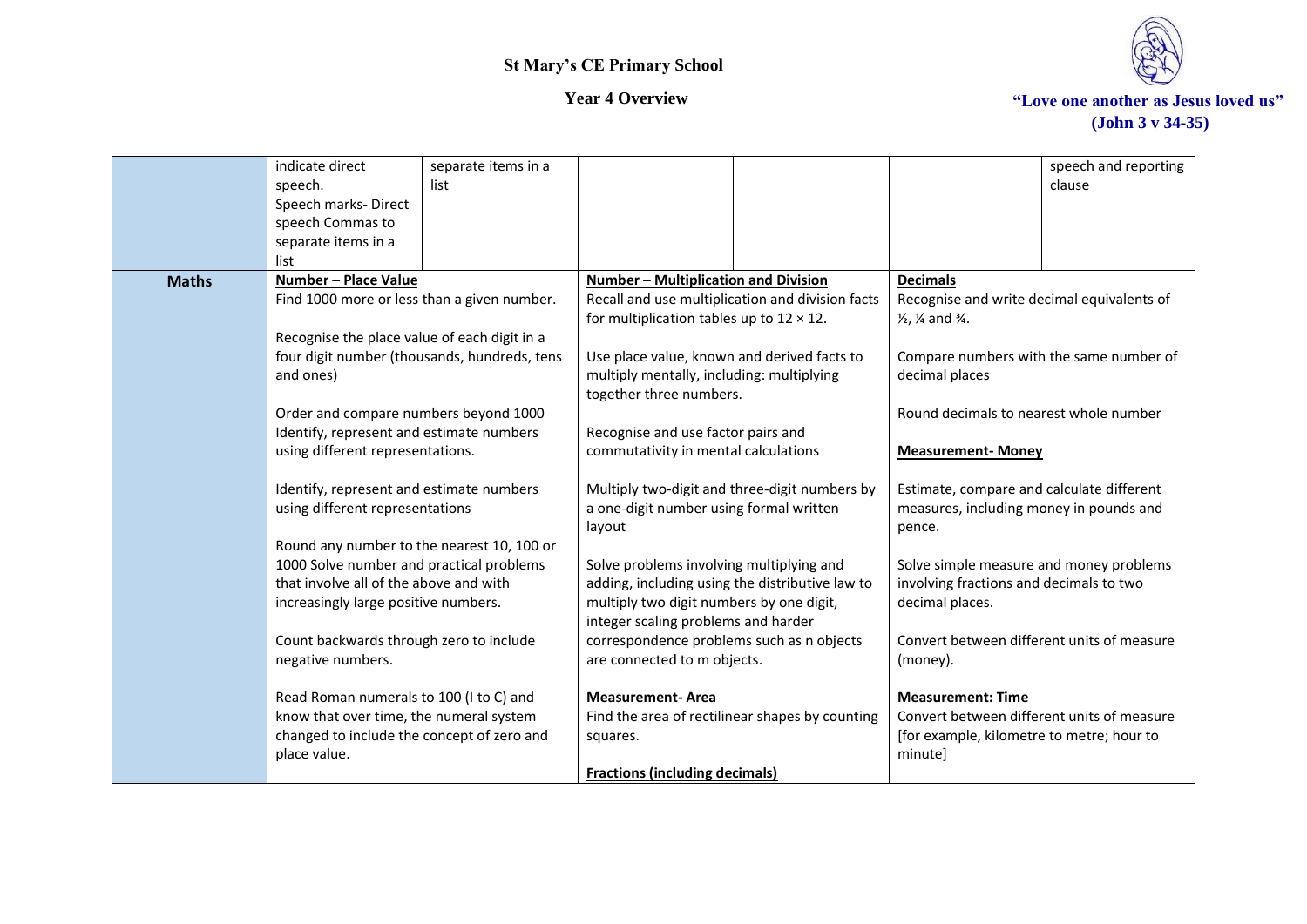

| Solve number and practical problems that       | Recognise and show, using diagrams, families     | Read, write and convert time between          |
|------------------------------------------------|--------------------------------------------------|-----------------------------------------------|
| involve all of the above and with increasingly | of common equivalent fractions.                  | analogue and digital 12- and 24-hour clocks.  |
| large positive numbers                         |                                                  |                                               |
|                                                | Solve problems involving increasingly harder     | Solve problems involving converting from      |
| Count in multiples of 25 and 1000              | fractions to calculate quantities, and fractions | hours to minutes; minutes to seconds; years   |
|                                                | to divide quantities, including non-unit         | to months; weeks to days.                     |
| <b>Number-Addition and Subtraction</b>         | fractions where the answer is a whole            |                                               |
|                                                | number.                                          | <b>Statistics</b>                             |
| Add and subtract numbers with up to 4 digits   |                                                  |                                               |
| using the formal written methods of columnar   | Add and subtract fractions with the same         | Interpret and present discrete and            |
| addition and subtraction where appropriate.    | denominator.                                     | continuous data using appropriate graphical   |
|                                                |                                                  | methods, including bar charts and time        |
| Estimate and use inverse operations to check   | Recognise and write decimal equivalents of       | graphs.                                       |
| answers to a calculation.                      | any number of tenths or hundredths.              |                                               |
|                                                |                                                  | Solve comparison, sum and difference          |
| Solve addition and subtraction two step        | Count up and down in hundredths; recognise       | problems using information presented in bar   |
| problems in contexts, deciding which           | that hundredths arise when dividing an object    | charts, pictograms, tables and other graphs.  |
| operations and methods to use and why.         | by one hundred and dividing tenths by ten.       |                                               |
|                                                |                                                  | <b>Geometry: Properties of shape</b>          |
|                                                | Find the effect of dividing a one or two digit   |                                               |
|                                                | number by 10 or 100, identifying the value of    | Identify acute and obtuse angles and          |
| <b>Measurement: Length and Perimeter</b>       | the digits in the answer as ones, tenths and     | compare and order angles up to two right      |
| Measure and calculate the perimeter of a       | hundredths                                       | angles by size.                               |
| rectilinear figure (including squares) in      |                                                  |                                               |
| centimetres and metres                         | Solve simple measure and money problems          | Compare and classify geometric shapes,        |
|                                                | involving fractions and decimals to two          | including quadrilaterals and triangles, based |
| Convert between different units of measure     | decimal places.                                  | on their properties and sizes.                |
| [for example, kilometre to metre]              |                                                  |                                               |
|                                                |                                                  | Identify lines of symmetry in 2-D shapes      |
| Number - Multiplication and Division           |                                                  | presented in different orientations.          |
|                                                |                                                  |                                               |
| Count in multiples of 6, 7 and 9.              |                                                  | Complete a simple symmetric figure with       |
|                                                |                                                  | respect to a specific line of symmetry.       |
|                                                |                                                  |                                               |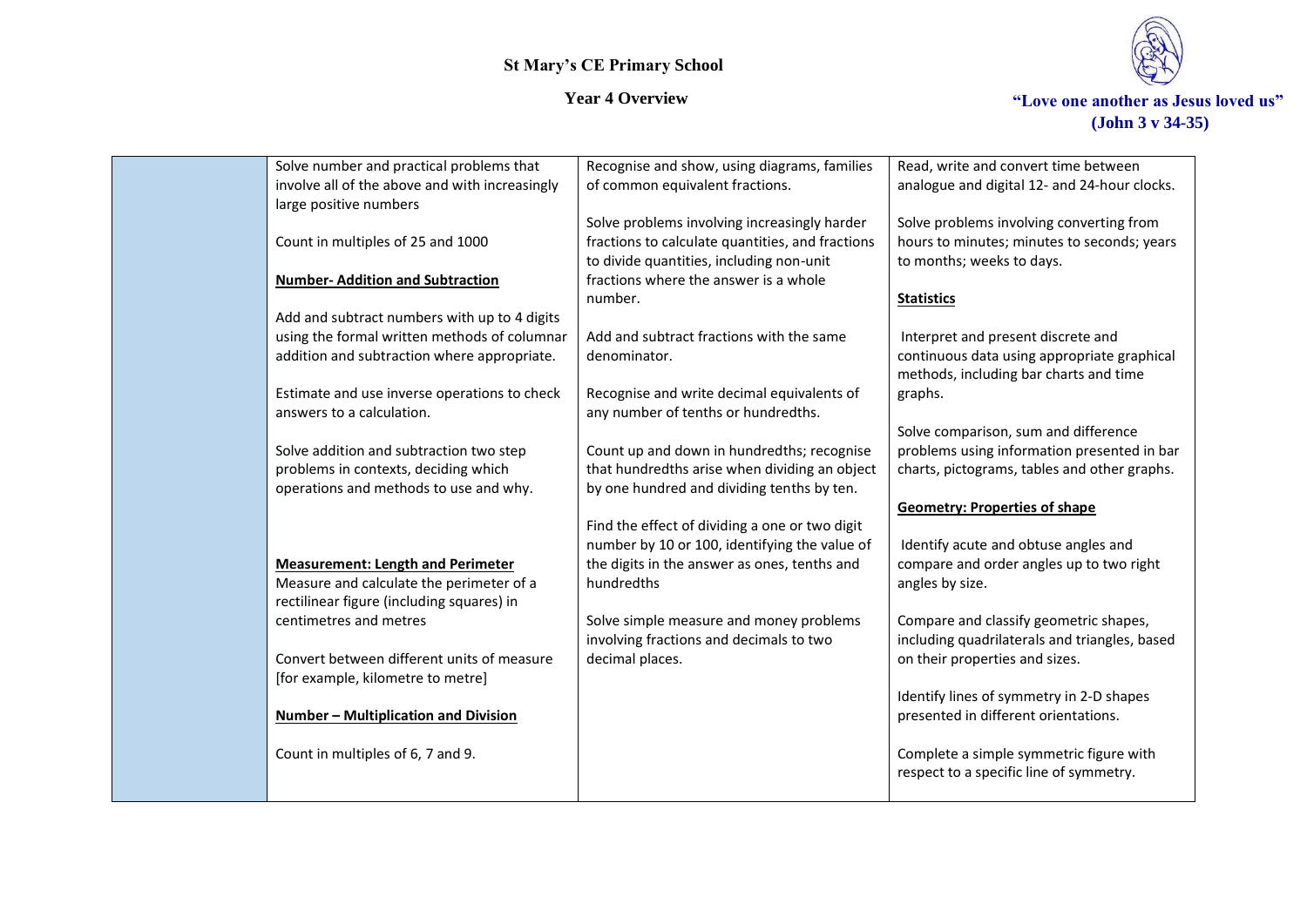



|                | Find the effect of dividing a two or three digit<br>number by 10 or 100, identifying the value of<br>the digits in the answer as ones, tenths and<br>hundredths Find the effect of multiplying a<br>one or two digit number by 10 or 100.<br>Use place value, known and derived facts to<br>multiply and divide mentally, including:<br>multiplying by 0 and 1; dividing by 1;<br>multiplying together three numbers. |                                                                                                                                                                                                                                                                                                                                                                                                                  |                                                                                                                                                                                                                                                                                                                                                                                                                        | <b>Geometry-Position and Direction</b><br>Describe positions on a 2-D grid as<br>coordinates in the first quadrant.<br>Plot specified points and draw sides to<br>complete a given polygon.<br>Describe movements between positions as<br>translations of a given unit to the left/right<br>and up/ down. |                                                                                                                                                                                                                                                                                                                                                             |
|----------------|-----------------------------------------------------------------------------------------------------------------------------------------------------------------------------------------------------------------------------------------------------------------------------------------------------------------------------------------------------------------------------------------------------------------------|------------------------------------------------------------------------------------------------------------------------------------------------------------------------------------------------------------------------------------------------------------------------------------------------------------------------------------------------------------------------------------------------------------------|------------------------------------------------------------------------------------------------------------------------------------------------------------------------------------------------------------------------------------------------------------------------------------------------------------------------------------------------------------------------------------------------------------------------|-----------------------------------------------------------------------------------------------------------------------------------------------------------------------------------------------------------------------------------------------------------------------------------------------------------|-------------------------------------------------------------------------------------------------------------------------------------------------------------------------------------------------------------------------------------------------------------------------------------------------------------------------------------------------------------|
| <b>Science</b> | <b>States Of Matter -</b><br><b>Strand Chemistry</b><br>What is the matter?<br>compare and group<br>materials together,<br>according to whether<br>they are solids,<br>liquids or gases<br>observe that some<br>materials change<br>state when they are<br>heated or cooled,<br>and measure or<br>research the<br>temperature at<br>which this happens<br>in degrees Celsius<br>$(^{\circ}C)$                         | Electricity-<br><b>Strand Physics</b><br>Can you light up a<br>room?<br>identify common<br>appliances that run<br>on electricity<br>construct a simple<br>series electrical<br>circuit, identifying<br>and naming its basic<br>parts, including cells,<br>wires, bulbs,<br>switches and buzzers<br>identify whether or<br>not a lamp will light<br>in a simple series<br>circuit, based on<br>whether or not the | <b>Living Things and</b><br>their habitats -<br><b>Strand Biology</b><br>Where do I fit in?<br>recognise that living<br>things can be<br>grouped in a variety<br>of ways<br>explore and use<br>classification keys to<br>help group, identify<br>and name a variety<br>of living things in<br>their local and wider<br>environment<br>recognise that<br>environments can<br>change and that this<br>can sometimes pose | <b>Animals including</b><br>Humans -<br><b>Strand Biology</b><br>Who should I be<br>afraid of?<br><b>Construct and</b><br>interpret a variety of<br>foodchains,<br>identifying<br>producers, predators<br>and prey.                                                                                       | Sound -<br><b>Strand Physics</b><br>Can you catch a<br>scream?<br>identify how sounds<br>are made,<br>associating some of<br>them with<br>something vibrating<br>recognise that<br>vibrations from<br>sounds travel<br>through a medium<br>to the ear<br>find patterns<br>between the pitch of<br>a sound and features<br>of the object that<br>produced it |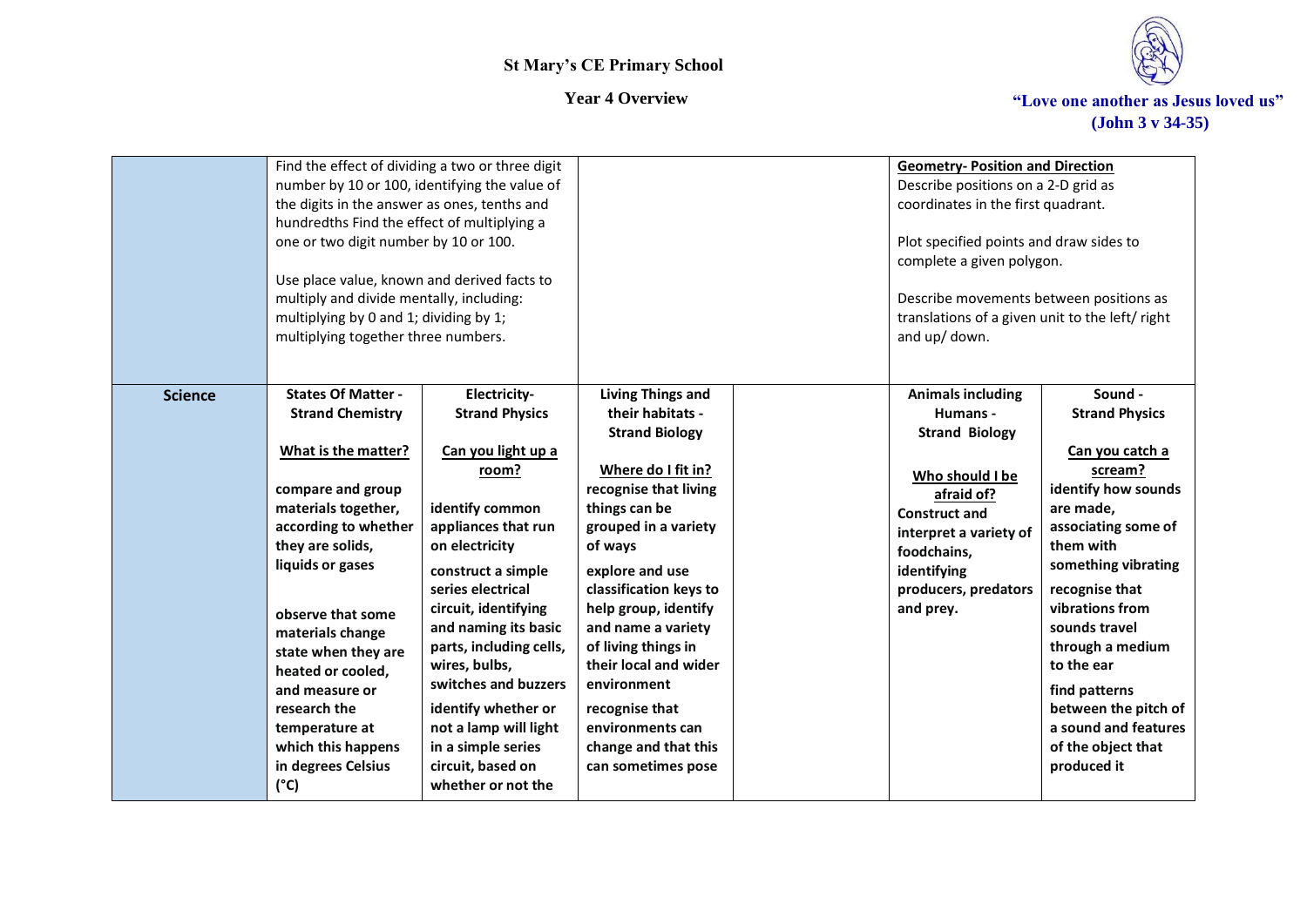



|                                      | identify the part<br>played by<br>evaporation and<br>condensation in the<br>water cycle and<br>associate the rate of<br>evaporation with<br>temperature | lamp is part of a<br>complete loop with a<br>battery<br>recognise that a<br>switch opens and<br>closes a circuit and<br>associate this with<br>whether or not a<br>lamp lights in a<br>simple series circuit<br>recognise some<br>common conductors<br>and insulators, and<br>associate metals with<br>being good<br>conductors | dangers to living<br>things                           |                                                                                                                                                                                                                                                                                                        |                                                            | find patterns<br>between the volume<br>of a sound and the<br>strength of the<br>vibrations that<br>produced it<br>recognise that<br>sounds get fainter as<br>the distance from<br>the sound source<br>increases        |
|--------------------------------------|---------------------------------------------------------------------------------------------------------------------------------------------------------|---------------------------------------------------------------------------------------------------------------------------------------------------------------------------------------------------------------------------------------------------------------------------------------------------------------------------------|-------------------------------------------------------|--------------------------------------------------------------------------------------------------------------------------------------------------------------------------------------------------------------------------------------------------------------------------------------------------------|------------------------------------------------------------|------------------------------------------------------------------------------------------------------------------------------------------------------------------------------------------------------------------------|
|                                      |                                                                                                                                                         |                                                                                                                                                                                                                                                                                                                                 |                                                       | Working Scientifically: Recording data; Identifying scientific evidence; Planning enquiries (including recognising / controlling variables); Using<br>test results to make predictions and set up further tests; Report and present findings; Take measurements using a range of scientific equipment. |                                                            |                                                                                                                                                                                                                        |
| <b>Religious</b><br><b>Education</b> | Questful R.E<br>Unit 4.1 - God, David<br>and the psalms.<br>Questful R.E<br>Unit 4.6 - What is<br>prayer?                                               | Questful R.E<br>Unit $4.6 -$ What is<br>prayer?<br>Questful R.E<br>Unit 4.2 - Christmas<br>Exploring the<br>symbolism of light<br>Non Christian Faith-<br>Jewish/Hindu<br>festivals of light)                                                                                                                                   | Questful R.E<br>Unit $4.3 -$ Jesus the<br>Son of God. | Questful R.E<br>Unit 4.4 - Exploring<br>Easter as a story of<br>betrayal and trust.<br>UC-2A.5-Why do<br>Christians call the day<br>Jesus died Good<br>Friday? (Going<br>Deeper p4/5)<br>(Salvation)                                                                                                   | Questful R.E<br>Unit $4.5 -$ Are all<br>churches the same? | Non Christian Faith-<br>Hinduism<br>Rules<br>Sacred books.<br>Sacred places<br>Hindu Mandir Visit<br>Pilgrimage - Ganges<br>Do all people<br>worship God in the<br>same way?<br>Are all places of<br>worship the same? |
| <b>Computing</b>                     | <b>E Safety to include</b><br>emails                                                                                                                    | Data retrieving and<br>organising                                                                                                                                                                                                                                                                                               |                                                       | <b>Algorithms and Programs</b>                                                                                                                                                                                                                                                                         | <b>Communicating and</b><br><b>Presentation</b>            | <b>Communicating and</b><br>Presentation                                                                                                                                                                               |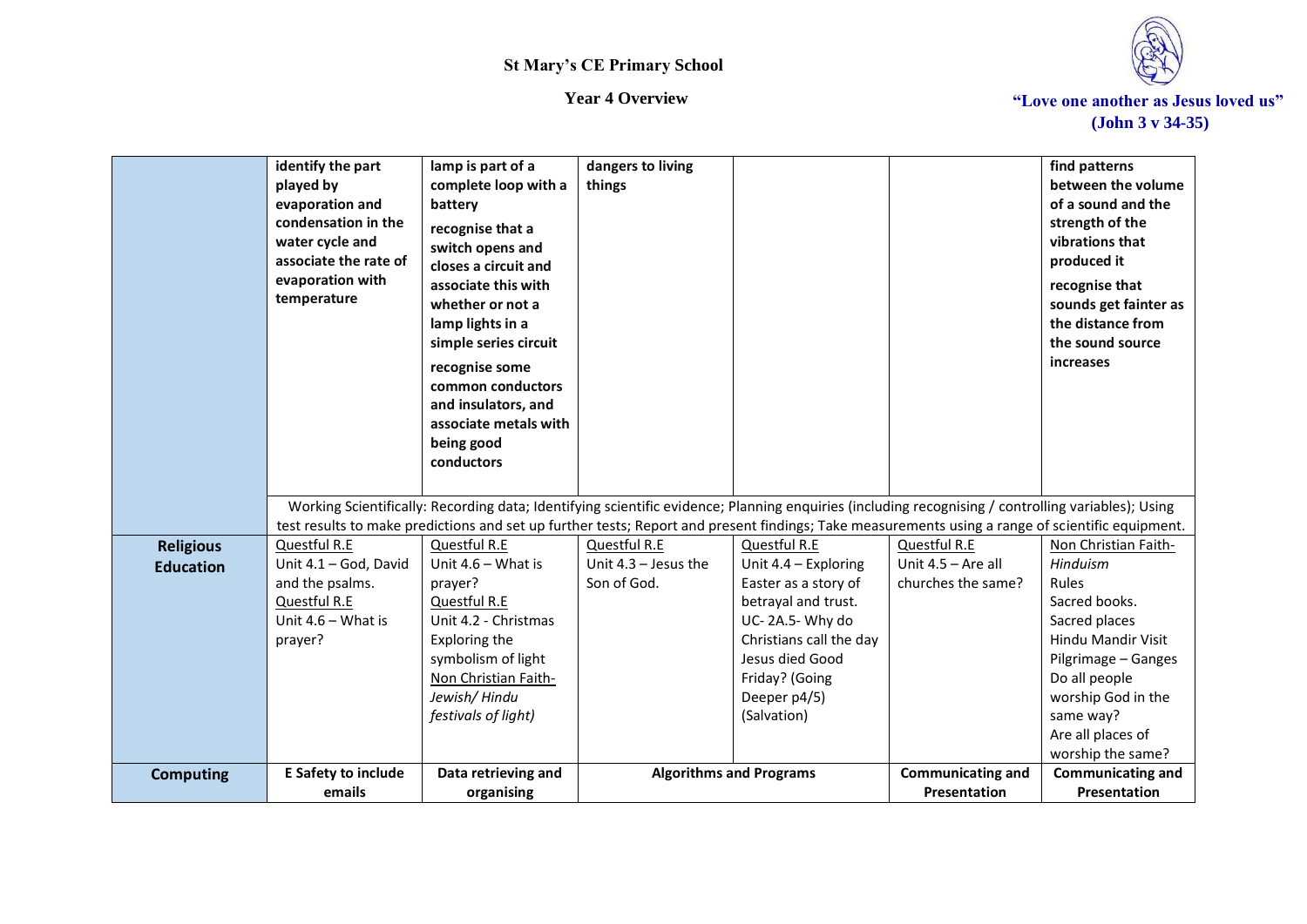

|           | Social networking      | Spreadsheets | Design/write a program to achieve a specific                           | Create presentation                                        | Animation frames.       |
|-----------|------------------------|--------------|------------------------------------------------------------------------|------------------------------------------------------------|-------------------------|
|           | sites and gaming sites |              | goal.                                                                  | using powerpoint.                                          | Onion skin tool.        |
|           | carry risks.           |              | Create variables and If/Else statements.                               | Adding transitions.                                        | Add backgrounds and     |
|           | Benefits of a          |              | Debug a program.                                                       | Insert sound                                               | sounds.                 |
|           | nickname for online    |              | Make a control simulation.                                             | recordings.                                                | <b>Stop Motion</b>      |
|           | use.                   |              | To understand decomposition and                                        | Choose and insert                                          | animation.              |
|           | Behave appropriately   |              | abstraction.                                                           | images.                                                    | <b>Purple Mash-Unit</b> |
|           | online.                |              | Purple Mash -Unit 4.1 Coding                                           | Powerpoint                                                 | 4.6 Animation           |
|           | Cyber bullying and     |              | Explore some simulations and evaluate them.                            |                                                            | Create an extended      |
|           | reporting.             |              | Lego WeDo -goal kicker and Goal keeper                                 |                                                            | piece of music using    |
|           |                        |              |                                                                        |                                                            | pre-recorded sample     |
|           | Identify when          |              |                                                                        |                                                            | for specific audience   |
|           | attachments may not    |              |                                                                        |                                                            | and evaluate.           |
|           | be safe.               |              |                                                                        |                                                            | Garage band app         |
|           | Use cc and bcc.        |              |                                                                        |                                                            |                         |
|           | Send work to class     |              |                                                                        |                                                            |                         |
|           | teacher.               |              |                                                                        |                                                            |                         |
|           |                        |              | E Safety will be revisited at the start of each half term              |                                                            |                         |
| Geography |                        |              |                                                                        |                                                            |                         |
|           |                        |              | <b>Place Knowledge</b>                                                 |                                                            |                         |
|           |                        |              |                                                                        |                                                            |                         |
|           |                        |              | European Countries/Region of Spain (Catalonia)/Region of UK-           |                                                            |                         |
|           |                        |              | <b>Greater Manchester</b>                                              |                                                            |                         |
|           |                        |              |                                                                        |                                                            |                         |
|           |                        |              | UK/World am I?                                                         | Donde en Espana estoy? (Where in Spain am I?) Where in the |                         |
|           |                        |              |                                                                        |                                                            |                         |
|           |                        |              | 10 weeks                                                               |                                                            |                         |
|           |                        |              |                                                                        |                                                            |                         |
|           |                        |              | Locate the world's countries, using maps to focus on Europe (including |                                                            |                         |
|           |                        |              | the location of Russia), concentrating on their environmental regions, |                                                            |                         |
|           |                        |              | key physical and human characteristics, countries, and major cities.   |                                                            |                         |
|           |                        |              |                                                                        |                                                            |                         |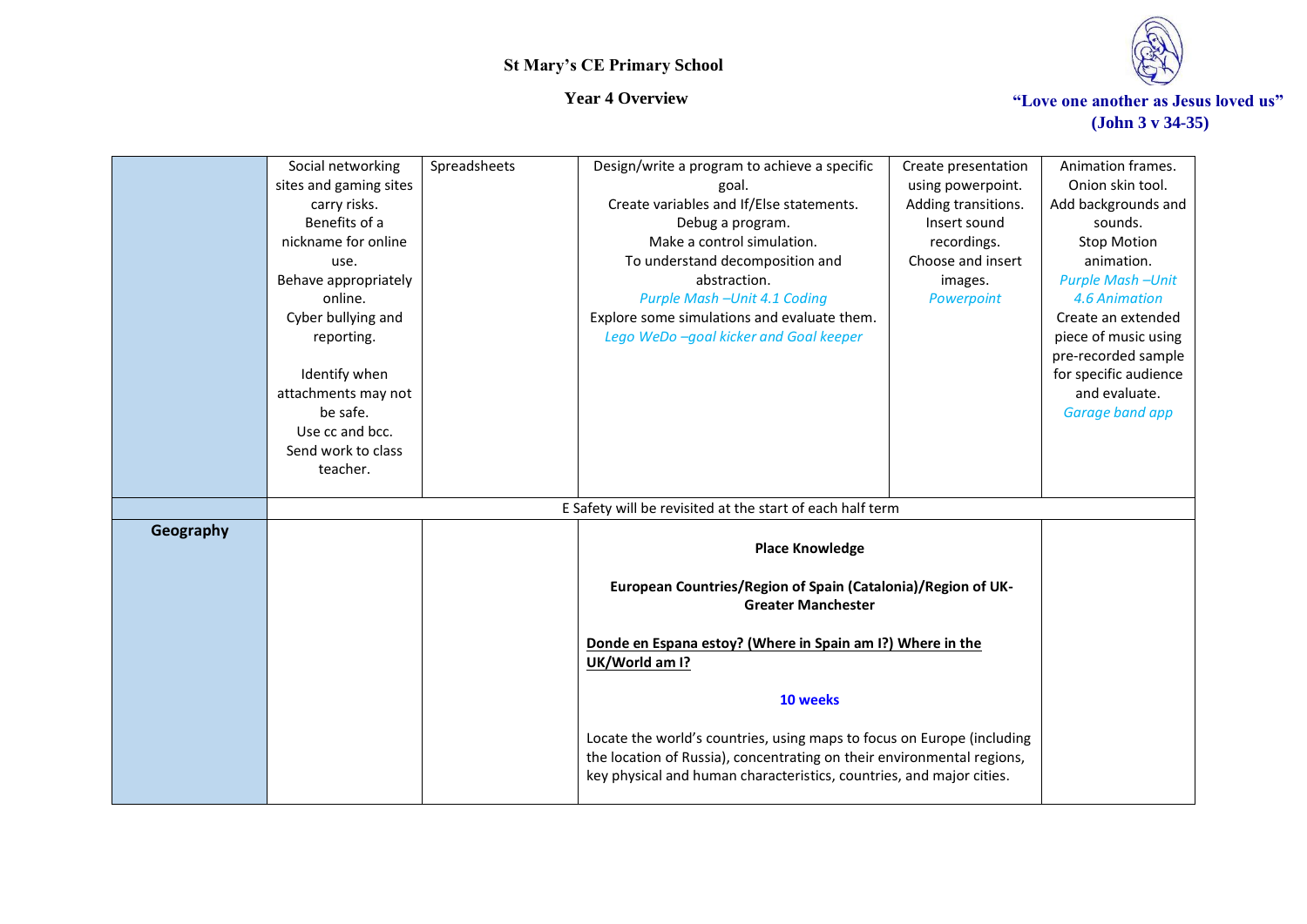

|                |                       |                         | of these aspects have changed over time<br>country (Catalonia).<br>economic activity including trade links.<br>countries and describe features studied. | Name and locate counties and cities of the United Kingdom,<br>geographical regions and their identifying human and physical<br>characteristics, key topographical features (including hills, mountains,<br>coasts and rivers), and land-use patterns; and understand how some<br>(Focus on region of NW England/ Greater Manchester/Local Area)<br>Understand geographical similarities and differences through the<br>study of human and physical geography of a region in a European<br>Human geography, including: types of settlement and land use,<br>Use maps, atlases, globes and digital/computer mapping to locate<br>Use the eight points of a compass, symbols and key (including the use<br>of Ordnance Survey maps) to build their knowledge of the United<br>Kingdom and the wider world |                                               |                                          |
|----------------|-----------------------|-------------------------|---------------------------------------------------------------------------------------------------------------------------------------------------------|--------------------------------------------------------------------------------------------------------------------------------------------------------------------------------------------------------------------------------------------------------------------------------------------------------------------------------------------------------------------------------------------------------------------------------------------------------------------------------------------------------------------------------------------------------------------------------------------------------------------------------------------------------------------------------------------------------------------------------------------------------------------------------------------------------|-----------------------------------------------|------------------------------------------|
|                |                       |                         |                                                                                                                                                         | Ongoing development of geographical skills and fieldwork                                                                                                                                                                                                                                                                                                                                                                                                                                                                                                                                                                                                                                                                                                                                               |                                               |                                          |
| <b>History</b> | The Roman Empire      | <b>Local History</b>    | <b>Local History</b>                                                                                                                                    |                                                                                                                                                                                                                                                                                                                                                                                                                                                                                                                                                                                                                                                                                                                                                                                                        |                                               | Britain's Settlement by Anglo-Saxons and |
|                | and its impact on     | (history of             | (history of                                                                                                                                             |                                                                                                                                                                                                                                                                                                                                                                                                                                                                                                                                                                                                                                                                                                                                                                                                        |                                               | <b>Scots</b>                             |
|                | <b>Britain</b>        | Manchester)             | Manchester)                                                                                                                                             |                                                                                                                                                                                                                                                                                                                                                                                                                                                                                                                                                                                                                                                                                                                                                                                                        |                                               |                                          |
|                | 9 weeks               | 4 weeks                 | 5 weeks                                                                                                                                                 |                                                                                                                                                                                                                                                                                                                                                                                                                                                                                                                                                                                                                                                                                                                                                                                                        |                                               | Who were the greatest invaders?          |
|                | Why were the          | Would you want to       | Would you want to                                                                                                                                       |                                                                                                                                                                                                                                                                                                                                                                                                                                                                                                                                                                                                                                                                                                                                                                                                        |                                               |                                          |
|                | Romans so powerful    | be in their shoes?      | be in their shoes?                                                                                                                                      |                                                                                                                                                                                                                                                                                                                                                                                                                                                                                                                                                                                                                                                                                                                                                                                                        |                                               | 9 weeks                                  |
|                | and how do we         |                         |                                                                                                                                                         |                                                                                                                                                                                                                                                                                                                                                                                                                                                                                                                                                                                                                                                                                                                                                                                                        |                                               |                                          |
|                | know they were        | What was life like as a | What was life like as                                                                                                                                   |                                                                                                                                                                                                                                                                                                                                                                                                                                                                                                                                                                                                                                                                                                                                                                                                        | Roman withdrawal from Britain in c. AD 410    |                                          |
|                | here?                 | child during the        | a child during the                                                                                                                                      |                                                                                                                                                                                                                                                                                                                                                                                                                                                                                                                                                                                                                                                                                                                                                                                                        | and the fall of the western Roman Empire      |                                          |
|                |                       | Industrial Revolution?  | Industrial                                                                                                                                              |                                                                                                                                                                                                                                                                                                                                                                                                                                                                                                                                                                                                                                                                                                                                                                                                        | Scots invasions from Ireland to north Britain |                                          |
|                | Julius Caesar's       |                         | Revolution?                                                                                                                                             |                                                                                                                                                                                                                                                                                                                                                                                                                                                                                                                                                                                                                                                                                                                                                                                                        | (now Scotland) Anglo-Saxon invasions,         |                                          |
|                | attempted invasion in |                         |                                                                                                                                                         |                                                                                                                                                                                                                                                                                                                                                                                                                                                                                                                                                                                                                                                                                                                                                                                                        | settlements and kingdoms: place names and     |                                          |
|                | 55-54 BC the Roman    |                         |                                                                                                                                                         |                                                                                                                                                                                                                                                                                                                                                                                                                                                                                                                                                                                                                                                                                                                                                                                                        | village life Anglo-Saxon art and culture      |                                          |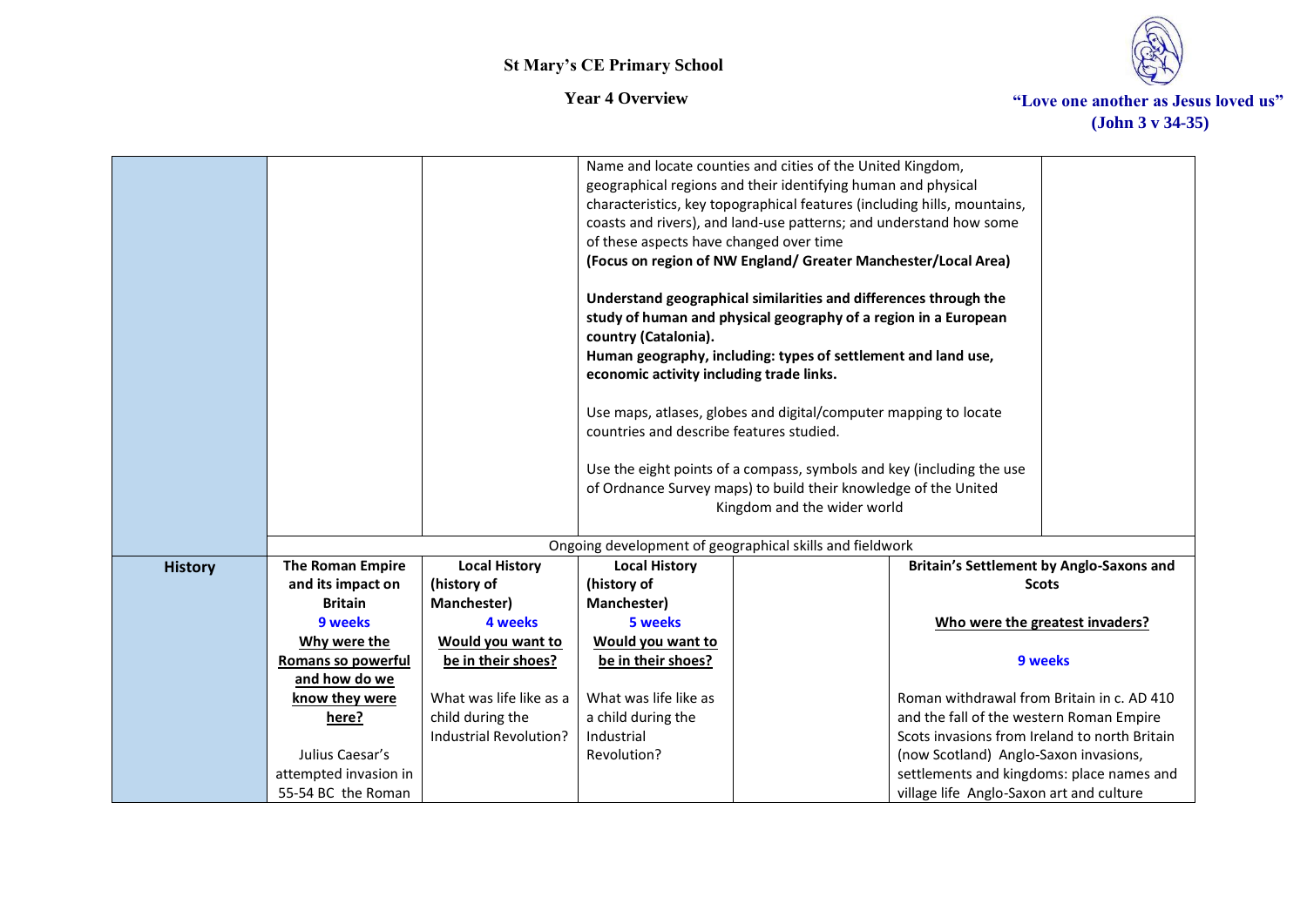

|                          | Empire by AD 42 and                                                          |                                                                                  | Christian conversion - Canterbury, Iona and           |
|--------------------------|------------------------------------------------------------------------------|----------------------------------------------------------------------------------|-------------------------------------------------------|
|                          | the power of its army                                                        |                                                                                  | Lindisfarne                                           |
|                          | successful invasion by                                                       |                                                                                  |                                                       |
|                          | Claudius and                                                                 |                                                                                  |                                                       |
|                          | conquest, including                                                          |                                                                                  |                                                       |
|                          | Hadrian's Wall                                                               |                                                                                  |                                                       |
|                          | British resistance, for                                                      |                                                                                  |                                                       |
|                          | example, Boudica                                                             |                                                                                  |                                                       |
|                          | 'Romanisation' of                                                            |                                                                                  |                                                       |
|                          | Britain: sites such as                                                       |                                                                                  |                                                       |
|                          | Caerwent and the                                                             |                                                                                  |                                                       |
|                          | impact of technology,                                                        |                                                                                  |                                                       |
|                          | culture and beliefs,                                                         |                                                                                  |                                                       |
|                          | including early                                                              |                                                                                  |                                                       |
|                          | Christianity                                                                 |                                                                                  |                                                       |
|                          |                                                                              | Ongoing development of chronological understanding and historical enquiry skills |                                                       |
| Art                      | <b>Drawing</b>                                                               | Painting                                                                         | <b>Textiles</b><br><b>Printing</b>                    |
|                          | Show body language and/ or facial expression<br>in sketches                  | Understand warm and cool colours                                                 | Make own printing<br>Introduce the skill of<br>blocks |
|                          |                                                                              | Understand and identify complimentary and                                        | stitching                                             |
|                          | Marks/lines to produce texture<br>Represent objects with correct proportions | contrasting colours<br>Control brushes and materials with                        | Replicate patterns from                               |
|                          | and scale                                                                    | confidence.                                                                      | observations<br>(Textiles and sewing                  |
|                          | Shading to show to light and shadow and                                      | <b>Picasso</b>                                                                   | covered in DT                                         |
|                          | reflections                                                                  |                                                                                  | Make repeated<br>project)                             |
|                          | <b>Portraits with facial expression</b>                                      |                                                                                  | patterns with precision                               |
|                          | Roman architecture and/or artefacts.                                         |                                                                                  | Different stitch types                                |
|                          |                                                                              |                                                                                  | and Pattern Pieces<br>Use more than one               |
|                          |                                                                              |                                                                                  | colour to layer in a                                  |
|                          |                                                                              |                                                                                  | Name different types<br>print.                        |
|                          |                                                                              |                                                                                  | of stitches introduced                                |
|                          |                                                                              | Artist to studied: Picasso                                                       |                                                       |
| <b>Design Technology</b> | <b>Electrical</b>                                                            | Food                                                                             | <b>Textiles</b>                                       |
|                          | Simple Circuits and switch                                                   | How a variety of ingredients are grown,                                          | <b>Stitches and Pattern Pieces</b>                    |
|                          | <b>Light up Card</b>                                                         | reared, caught and processed                                                     | <b>Purses</b>                                         |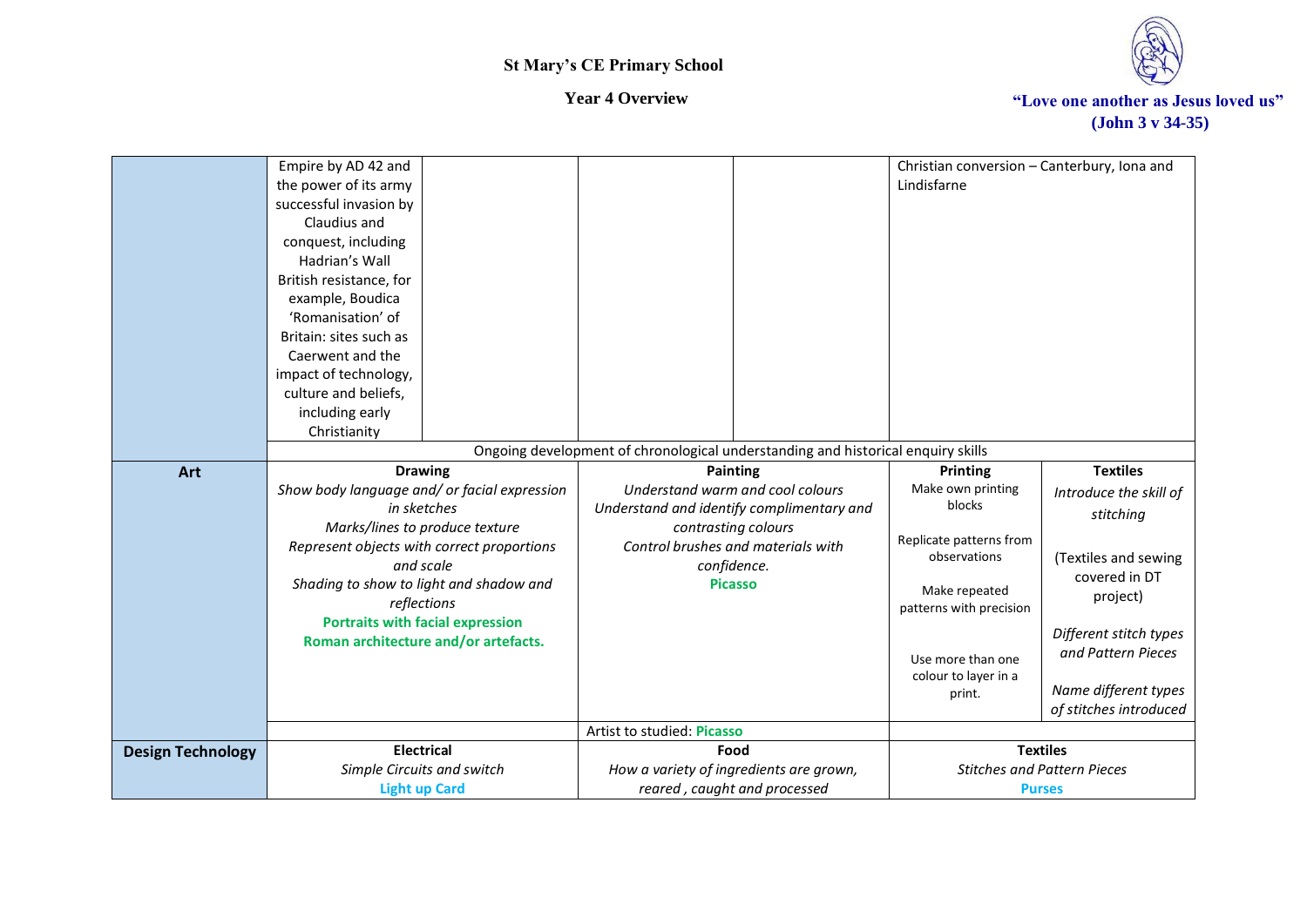

|                           |                         |                           |                                               | <b>Biscuits</b>             |                              |                                |
|---------------------------|-------------------------|---------------------------|-----------------------------------------------|-----------------------------|------------------------------|--------------------------------|
|                           |                         |                           | Key Individual to study: George Washington    |                             |                              |                                |
|                           |                         |                           | <b>Carver Agricultural and food scientist</b> |                             |                              |                                |
| <b>Physical education</b> | <b>Games</b>            | Dance                     | <b>Dance</b>                                  | <b>Games</b>                | <b>Games</b>                 | <b>Games</b>                   |
| (PE)                      | <b>Invasion</b>         | Electricity - Unit 2 Val  | These shoes were                              | <b>Invasion</b>             | <b>Striking and Fielding</b> | <b>Striking &amp; Fielding</b> |
|                           | <b>Netball focus</b>    | Sabin Dance. Lessons      | made for walking                              | <b>Handball focus</b>       | <b>Cricket focus</b>         | <b>Rounders focus</b>          |
|                           |                         | $1 - 6$                   | Giraffes can dance                            | (builds on Y2)              |                              | <b>Builds on from Y3</b>       |
|                           | <b>T MOVE PE Y4</b>     | Or                        | 6 lessons - Val Sabin                         | 6 lessons to develop        | <b>KS2 T MOVE PE</b>         |                                |
|                           | <b>INVASION GAMES</b>   | T MOVE PE - Year 4        | Dance Yr 4                                    | games of handball           | <b>CRICKET LESSONS 1-</b>    | Use Y5 T MOVE PE -             |
|                           | UNIT - focus on         | <b>Dance: Water Unit</b>  |                                               |                             | <b>6 TO DEVELOP CORE</b>     | <b>Striking and Fielding:</b>  |
|                           | developing basic        | (This could be used       | OR                                            | Introduce rules and         | <b>SKILLS</b>                | <b>Rounders Unit if</b>        |
|                           | netball skills where    | as pre-teaching the       | T MOVE PE - Year 4                            | key skills, develop key     |                              | necessary                      |
|                           | possible.               | water cycle)              | <b>Dance: Carnival of</b>                     | skill from earlier unit     | <b>Athletics</b>             |                                |
|                           |                         |                           | the Animals Unit                              | in each set of              | Jumping for height           | <b>Athletics</b>               |
|                           |                         |                           | (Links to Spring                              | handball matches            | <b>Elevating Athletics</b>   | Push Throwing                  |
|                           |                         | <b>Gymnastics Working</b> | Science)                                      | (small-sided)               | 6 lessons to develop         |                                |
|                           | <b>Games</b>            | with Balance focus        | <b>Gymnastics</b>                             | Games                       | jumping styles and           | <b>Elevating Athletics</b>     |
|                           | <b>Invasion</b>         | T MOVE PE - Year 4        | Rolling focus                                 | Net & Wall                  | techniques                   | Series of 6 lessons to         |
|                           | <b>Rugby</b>            | <b>Gymnastics</b>         |                                               | <b>Tennis recap lessons</b> | (not combination             | develop technique              |
|                           |                         | <b>Movement</b>           | Lesson development                            | to build on Y3              | jumping)                     | and power.                     |
|                           | <b>T MOVE PE Y4 TAG</b> |                           | focus - Use KS2 Val                           |                             |                              |                                |
|                           | <b>RUGBY UNIT</b>       |                           | Sabin Units on Rolling                        | -recap AEGON                |                              |                                |
|                           |                         |                           |                                               | <b>SCHOOL TENNIS DVD</b>    |                              |                                |
|                           |                         |                           | Can include a range                           | <b>AND HANDBOOK</b>         |                              |                                |
|                           |                         |                           | of shapes, follow a                           | <b>LESSONS AGE 7-9 to</b>   |                              |                                |
|                           |                         |                           | set of 'rules' to                             | focus in on repetitive      |                              |                                |
|                           |                         |                           | produce a sequence,                           | serve & return skills       |                              |                                |
|                           |                         |                           | combine action,                               | (lesson 4 in the            |                              |                                |
|                           |                         |                           | balance and shape.                            | series)                     |                              |                                |
|                           |                         |                           |                                               |                             |                              |                                |
|                           |                         |                           | Work with a partner                           | Develop into further        |                              |                                |
|                           |                         |                           | to create, repeat and                         | match play practise         |                              |                                |
|                           |                         |                           | improve a sequence                            | sessions (lesson 5,6)       |                              |                                |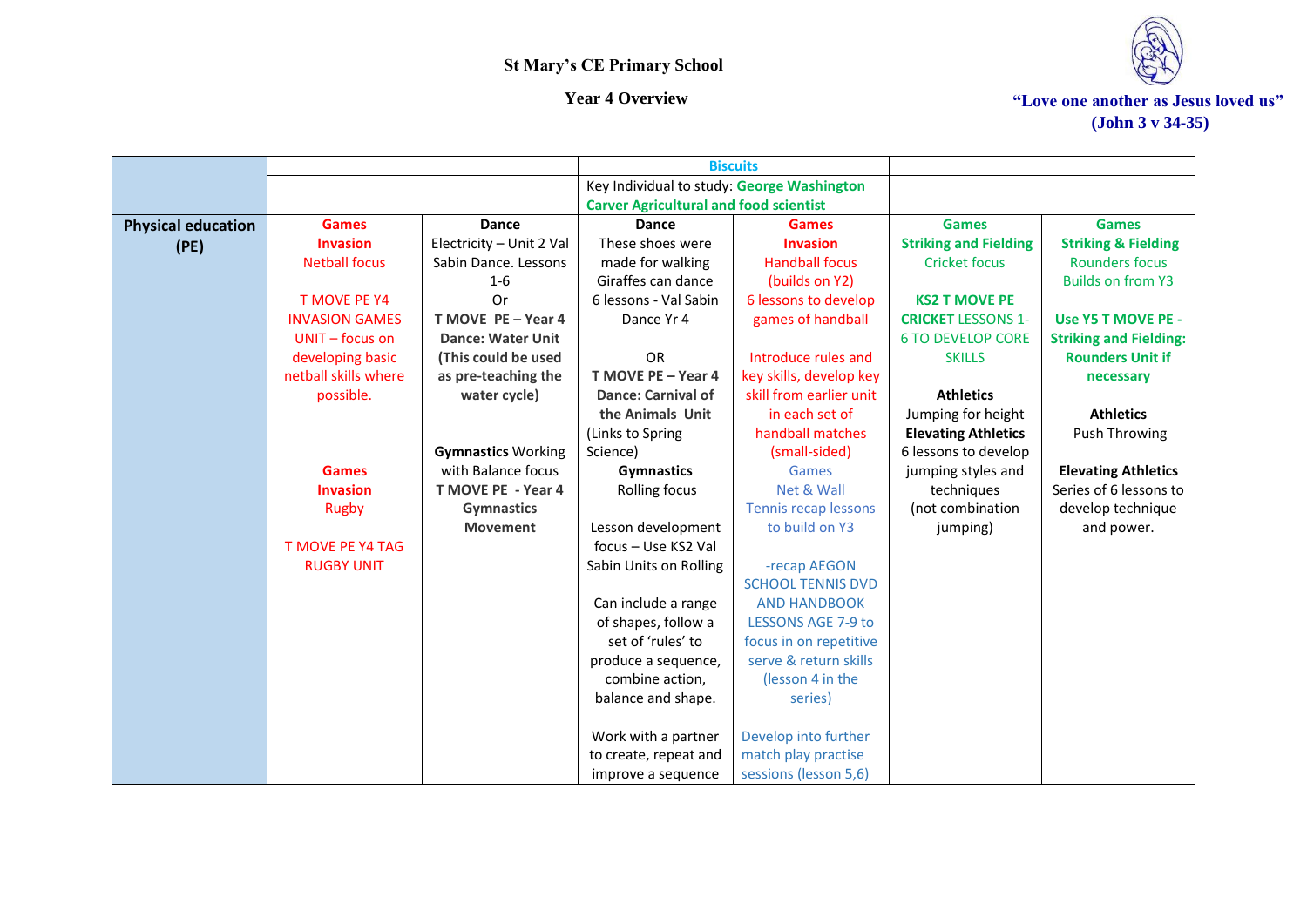

|                                                |                                                                                                                                                                                                                                    |                                                                                     | with at least three                                                                                                                                                                                        |                                                                        |                                                                                                                                                                                                                                                                                                                                               |                                                                                    |
|------------------------------------------------|------------------------------------------------------------------------------------------------------------------------------------------------------------------------------------------------------------------------------------|-------------------------------------------------------------------------------------|------------------------------------------------------------------------------------------------------------------------------------------------------------------------------------------------------------|------------------------------------------------------------------------|-----------------------------------------------------------------------------------------------------------------------------------------------------------------------------------------------------------------------------------------------------------------------------------------------------------------------------------------------|------------------------------------------------------------------------------------|
| <b>Languages</b><br>(Spanish)                  | <b>Retratos</b><br>(Portraits)                                                                                                                                                                                                     |                                                                                     | phases<br>Los cuatro amigos<br>(The 4 friends)                                                                                                                                                             |                                                                        | Cultivando unas cosas<br>(Growing things)                                                                                                                                                                                                                                                                                                     |                                                                                    |
| <b>RSHE</b><br>(inc British Values<br>and RSE) | <b>Family and people</b><br>who care for us<br>(R1.4)<br><b>Being Safe</b><br>(R5.5, R5.6)                                                                                                                                         | <b>Caring friendships</b><br>(R2.4)<br><b>Respectful</b><br>relationships<br>(R3.5) | <b>Online Relationships</b><br>(R4.2)<br><b>Internet Safety and</b><br>harms<br>(H7.3, H7.4)                                                                                                               | <b>Mental wellbeing</b><br>(H6.7)<br><b>Basic first aid</b><br>(H12.2) | <b>Health</b> and<br>prevention<br>(H11.2, H11.5)                                                                                                                                                                                                                                                                                             | <b>Physical health and</b><br>fitness<br>(H8.3)<br><b>Healthy eating</b><br>(H9.2) |
| <b>British Values</b>                          | <b>Democracy: Election of School Council</b><br>Rule of Law: How/why rules and laws are<br>made and enforced, including health and<br>Safety rules<br><b>Tolerance of Different Faiths and beliefs:</b><br>Hindu festival of light |                                                                                     | <b>Respect: that the same principles apply to</b><br>online relationships as to face-to-face<br>relationships, including the importance of<br>respect for others online including when we<br>are anonymous |                                                                        | <b>Tolerance of Different Faiths and beliefs:</b><br>Hinduism - sacred books, sacred places, the<br>pilgrimage. Visit to Hindu Mandir<br>Individual Liberty: Keeping yourself safe,<br>Debates around topical issues which allow<br>children to reflect on their differences and<br>understand everyone is free to have<br>different opinions |                                                                                    |
| <b>Global Citizenship</b>                      |                                                                                                                                                                                                                                    |                                                                                     |                                                                                                                                                                                                            | <b>One World:</b>                                                      |                                                                                                                                                                                                                                                                                                                                               |                                                                                    |
|                                                |                                                                                                                                                                                                                                    |                                                                                     |                                                                                                                                                                                                            | <b>Climate change</b><br><b>Urban and Rural Inequality</b>             |                                                                                                                                                                                                                                                                                                                                               |                                                                                    |